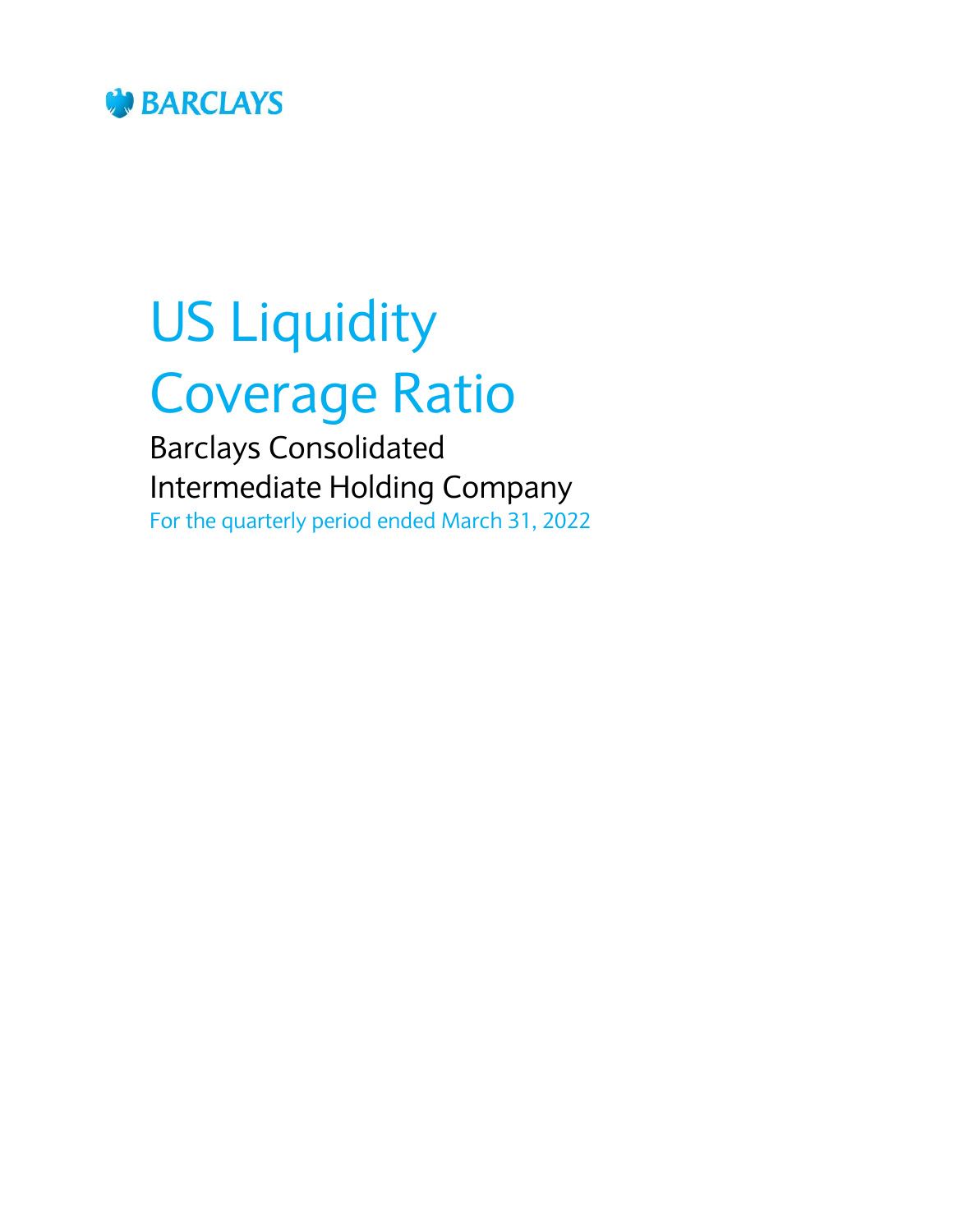#### **Contents**

| Overview                           |    |
|------------------------------------|----|
| US Liquidity Coverage Ratio        | 4  |
| <b>High Quality Liquid Assets</b>  |    |
| <b>Funding Sources</b>             | 8  |
| Derivative and Currency Exposure   | q  |
| Liquidity Management               | 9  |
| Note on forward-looking statements | 10 |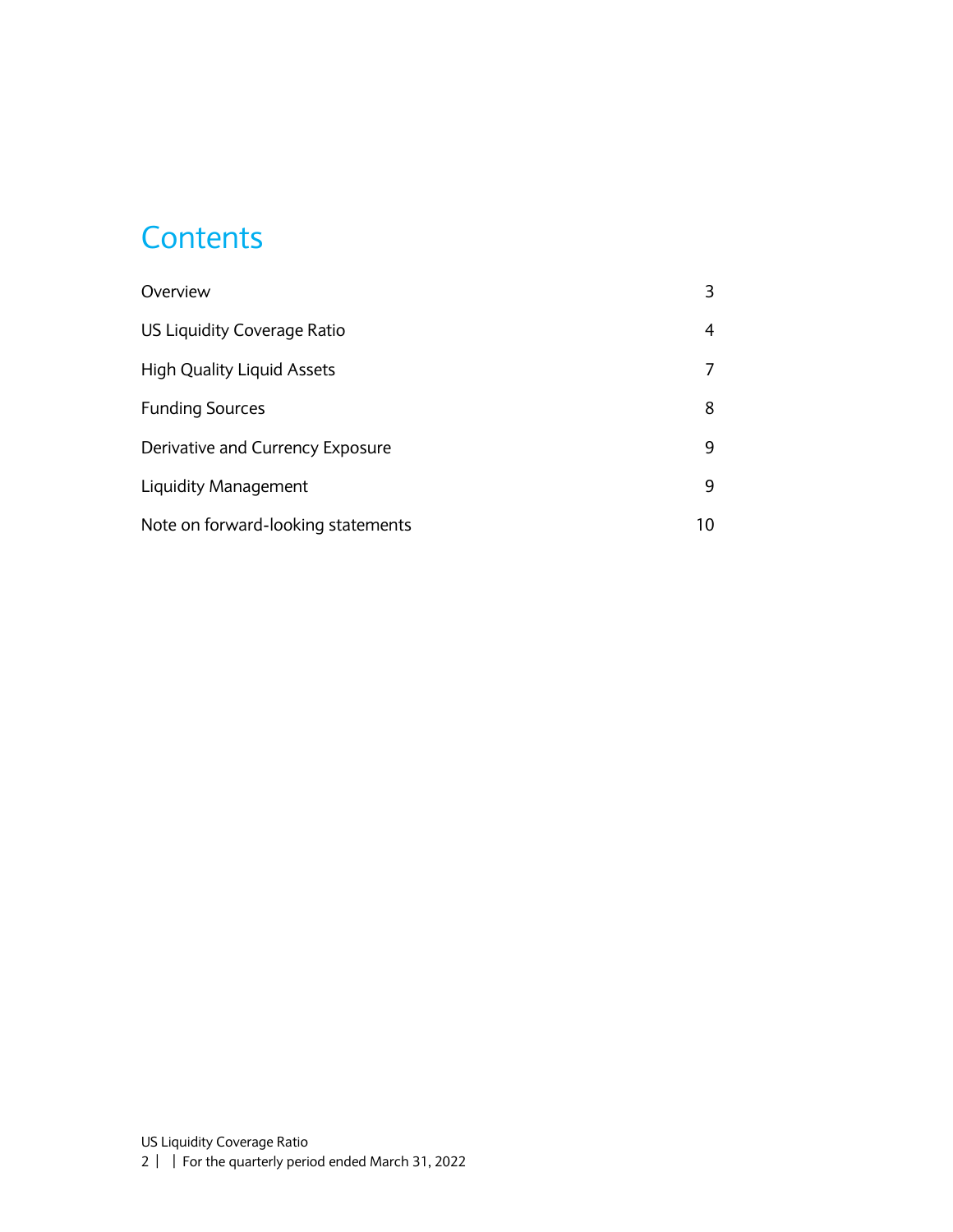#### <span id="page-2-0"></span>Overview

Barclays is a British universal bank. We are diversified by business, by different types of customer and client, and geography. Our businesses include consumer banking and payments operations around the world, as well as a top-tier, full service, global corporate and investment bank, all of which are supported by our service company which provides technology, operations and functional services across the Group. For further information about Barclays, please visit our website home.barclays.

Barclays' US subsidiaries and non-branch businesses are organized under an Intermediate Holding Company (IHC), Barclays US LLC (BUSLLC), in order to meet the legal requirements established by Regulation YY of the Board of Governors of the Federal Reserve System (the Board). The IHC became operational on July 1, 2016 and its key operating subsidiaries include Barclays Capital Inc. (BCI) and Barclays Bank Delaware (BBDE). Barclays Group US Inc. (BGUS) is a bank holding company that holds substantially all of the IHC's subsidiaries. BCI is our Securities and Exchange Commission (SEC) registered securities broker-dealer and Commodity Futures Trading Commission (CFTC) registered Futures Commission Merchant (FCM), and operates key investment banking and capital markets businesses within Barclays' Corporate and Investment Bank Business Offering. BBDE is our US Insured Depository Institution (IDI) regulated by the FDIC, and operates our US Consumer Bank business within Barclays' Cards and Payments business offering.

The IHC has been subject to the US Liquidity Coverage Ratio (LCR) minimum requirement of 100% as of April 1, 2017. In October 2019, the Board, the Office of the Comptroller of the Currency (OCC), and the Federal Deposit Insurance Corporation (FDIC) (collectively, the US Bank Regulators) finalized rules that provide for tailored application of certain capital, liquidity and stress testing requirements across different categories of banking institutions ("Tailoring Rule"). As a Category III IHC with total weighted Short Term Wholesale Funding of less than \$75bn, Barclays' IHC is eligible for a lower minimum LCR net cash outflow requirement of 85%. The IHC LCR for Q1 is reported based on an 85% net cash outflow requirement.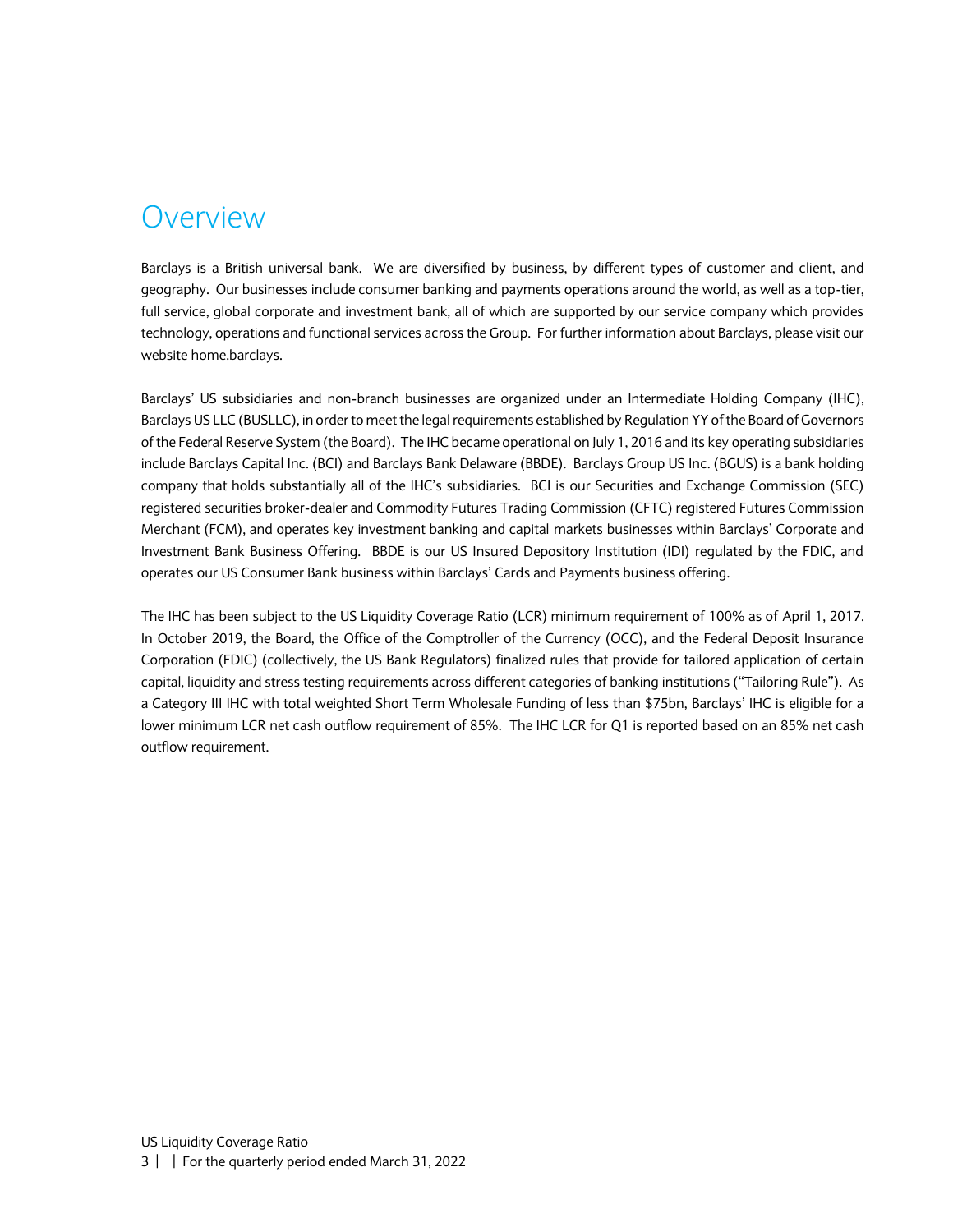## <span id="page-3-0"></span>US Liquidity Coverage Ratio

The LCR is a quantitative liquidity requirement implemented by the US Bank Regulators. It requires each subject company to maintain high-quality liquid assets (HQLA) sufficient to meet its projected total net cash outflows over a 30 calendarday period of significant stress. The calculation of projected total net cash outflows for the LCR is also required to incorporate the difference between the peak day and 30-day cumulative net cash outflow, or a maturity mismatch addon. The LCR is calculated by dividing HQLA by the total net cash outflows<sup>1</sup>, with a regulatory minimum ratio requirement of 100%.

The HQLA is comprised of Level 1, 2A, and 2B Assets with associated haircuts that are prescribed by the US Bank Regulators. Level 1 Assets include Central Bank reserves, US Treasuries, Agencies, and some Sovereigns and are not subject to a haircut. Level 2A Assets include debt guaranteed by a U.S. government sponsored entity, as well as other Sovereigns, and have a 15% haircut. Level 2B Assets receive a 50% haircut and encompass investment grade debt and Russell 1000 equities. Level 2A and 2B Assets may not comprise more than 40% of the entire buffer, and Level 2B Assets may not comprise more than 15% of the entire buffer. The assets in the buffer must be unencumbered and under Barclays Treasury control. Furthermore, under the LCR rule, the excess amount of HQLA held by BBDE as an IDI subsidiary subject to a minimum LCR requirement is not transferrable to non-bank affiliates and must be excluded from the consolidated IHC's HQLA.

| <b>IHC LCR (\$millions)</b>              |                                                    |
|------------------------------------------|----------------------------------------------------|
|                                          | <b>Quarterly Average</b><br><b>Weighted Amount</b> |
|                                          | as of Mar. 31, 2022                                |
| HQLA                                     | 15,548                                             |
| Net cash outflows<br>(calculated at 85%) | 8,730                                              |
| I CR                                     | 178%                                               |

The table below summarizes the primary categories of net cash outflows in the LCR calculation. Inflow and outflow products are prescribed per the LCR mapping, and are attributed with explicit weightings largely based on underlying asset quality and counterparty information. Inflows are capped at 75% of total cash outflows. Additionally, secured

1

<sup>1</sup> Barclays IHC qualifies as a Category III institution under the Tailoring Rule, subject to a reduced net cash outflow requirement of 85%. Net cash outflows in this disclosure are reported at the 85% requirement.

<sup>&</sup>lt;sup>2</sup> The average of the liquidity coverage ratios as calculated under § 249.10(b) for the quarterly period as of March 31, 2022.

US Liquidity Coverage Ratio

<sup>4</sup> | | For the quarterly period ended March 31, 2022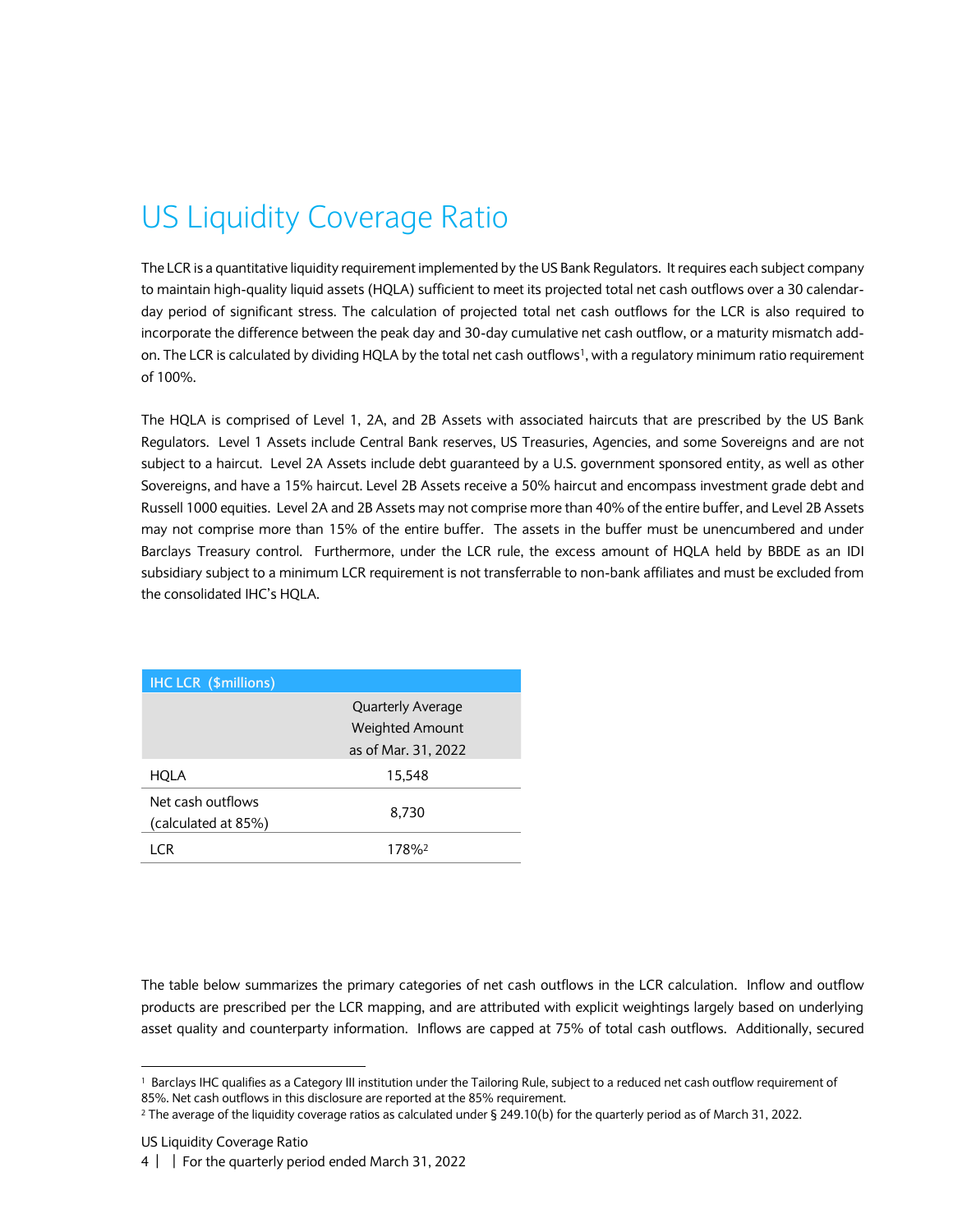lending transactions where the asset has been rehypothecated for greater than 30 days receive a 0% inflow weighting in the calculation.

| <b>LCR Weighting</b>   |         |       |                                                         |
|------------------------|---------|-------|---------------------------------------------------------|
| <b>Deposit Funding</b> | Minimum | 3%    | Stable deposits, fully insured by the FDIC              |
|                        | Maximum | 40%   | Partially insured, non-retail deposit, non-<br>brokered |
| Unsecured wholesale    | Minimum | 5%    | Operational deposits, fully insured by the FDIC         |
| <b>Funding</b>         |         |       |                                                         |
|                        | Maximum | 100%  | Financial, non-operational                              |
| Secured wholesale      | Minimum | $0\%$ | Secured by Level 1 liquid assets, including US          |
| funding/lending        |         |       | Treasuries, Agencies, and Sovereigns.                   |
|                        | Maximum | 100%  | Secured by Non-HQLA assets                              |

The Board has implemented public disclosure requirements for the LCR to promote market discipline by providing the public with comparable liquidity information about covered companies. The requirement to disclose applies to all depository institution holding companies and covered nonbank financial companies that are subject to the LCR. The disclosure requires a quantitative and qualitative summary on a quarterly basis.

The following table details the Consolidated Barclays IHC LCR for the quarterly period ended March 31, 2022.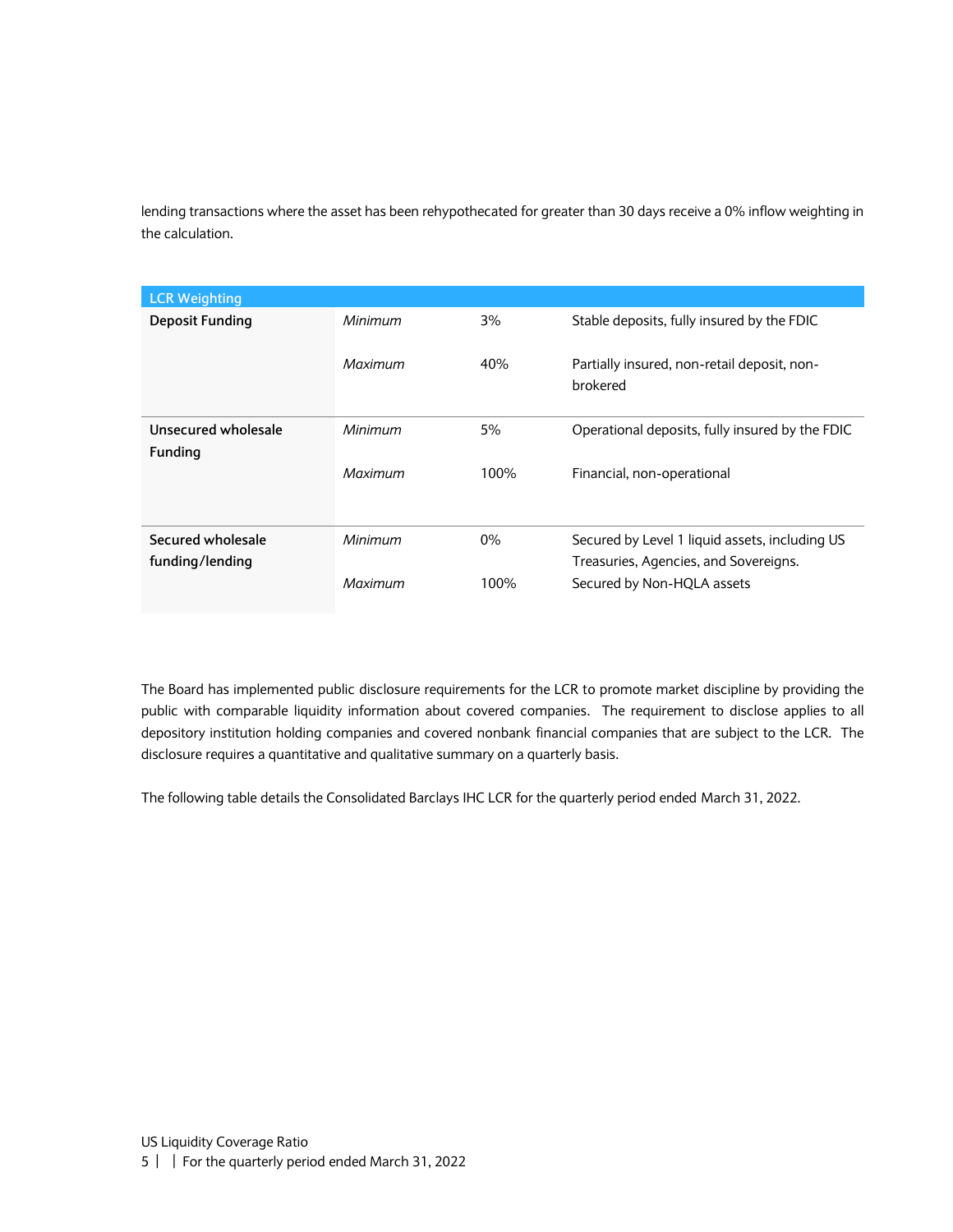|    | <b>4Q21 Liquidity Coverage Ratio Disclosure</b>                             |                                 |                                |
|----|-----------------------------------------------------------------------------|---------------------------------|--------------------------------|
|    | 12/31/2021 to 3/31/2022<br>In Millions of U.S Dollars                       | Average<br>Unweighted<br>Amount | Average<br>Weighted<br>Amount  |
|    | HIGH-QUALITY LIQUID ASSETS                                                  |                                 |                                |
| 1  | Total eligible high-quality liquid assets (HQLA), of which:                 | 15,924                          | 15,548                         |
| 2  | Eligible Level 1 liquid assets                                              | 15,916                          | 15,541                         |
| 3  | Eligible level 2A liquid assets                                             | 8                               | 7                              |
| 4  | Eligible level 2B liquid assets                                             | 0                               | $\mathbf{0}$                   |
|    | <b>CASH OUTFLOW AMOUNTS</b>                                                 |                                 |                                |
| 5  | Deposit outflow from retail customers and counterparties, of which:         | 20,813                          | 2,877                          |
| 6  | Stable retail deposit outflow                                               | $\mathbf{0}$                    | $\mathbf{0}$                   |
| 7  | Other retail funding                                                        | 14,562                          | 1,456                          |
| 8  | Brokered deposit outflow                                                    | 6,251                           | 1,421                          |
| 9  | Unsecured wholesale funding outflow, of which:                              | 4,009                           | 3,959                          |
| 10 | Operational deposit outflow                                                 | 0                               | $\mathbf{0}$                   |
| 11 | Non-operational funding outflow (incl Wholesale free credits)               | 3,805                           | 3,754                          |
| 12 | Unsecured debt outflow                                                      | 205                             | 205                            |
| 13 | Secured wholesale funding and asset exchange outflow, of which:             | 131,054                         | 27,948                         |
| 14 | Additional outflow requirements, of which:                                  | 2,861                           | 1,531                          |
| 15 | Outflow related to derivative exposures and other collateral requirements   | 2,592                           | 1,262                          |
| 16 | Outflow related to credit and liquidity facilities including unconsolidated |                                 |                                |
|    | structured transactions and mortgage commitments                            | 269                             | 269                            |
| 17 | Other contractual funding obligation outflow                                | 49                              | 49                             |
| 18 | Other contingent funding obligations outflow                                | 0                               | $\mathbf{0}$                   |
| 19 | <b>TOTAL CASH OUTFLOW</b>                                                   | 158,786                         | 36,364                         |
|    | <b>CASH INFLOW AMOUNTS</b>                                                  |                                 |                                |
| 20 | Secured lending and asset exchange cash inflow                              | 148,052                         | 23,107                         |
| 21 | Retail cash inflow                                                          | 217                             | 109                            |
| 22 | Unsecured wholesale cash inflow                                             | 1,574                           | 1,574                          |
| 23 | Other cash inflows, of which:                                               | 3,764                           | 3,764                          |
| 24 | Net derivative cash inflow                                                  | 916                             | 916                            |
| 25 | Securities cash inflow                                                      | $\mathbf{0}$                    | $\Omega$                       |
| 26 | Broker-dealer segregated account inflow                                     | 2,849                           | 2,849                          |
| 27 | Other cash inflow                                                           | $\Omega$                        | $\Omega$                       |
|    | 28 TOTAL CASH INFLOW                                                        | 153,608                         | 28,554                         |
|    |                                                                             |                                 | Average<br>Amount <sup>1</sup> |
| 29 | <b>HQLA AMOUNT</b>                                                          |                                 | 15,548                         |
| 30 | TOTAL NET CASH OUTFLOW AMOUNT EXCLUDING THE MATURITY MISMATCH ADD-ON        |                                 | 9,190                          |
| 31 | <b>MATURITY MISMATCH ADD-ON</b>                                             |                                 | 1,081                          |
| 32 | TOTAL NET CASH OUTFLOW AMOUNT (calculated at 85%)                           |                                 | 8,730                          |
| 33 | LIQUIDITY COVERAGE RATIO (%)                                                |                                 | 178%                           |

<sup>1</sup> The amounts reported in this column may not equal the calculation of those amounts using component amounts reported in rows 1-28 due to technical factors such as the application of the level 2 liquid asset caps, the total inflow cap, and for depository institution holding companies subject to subpart G, the application of the modification to total net cash outflows.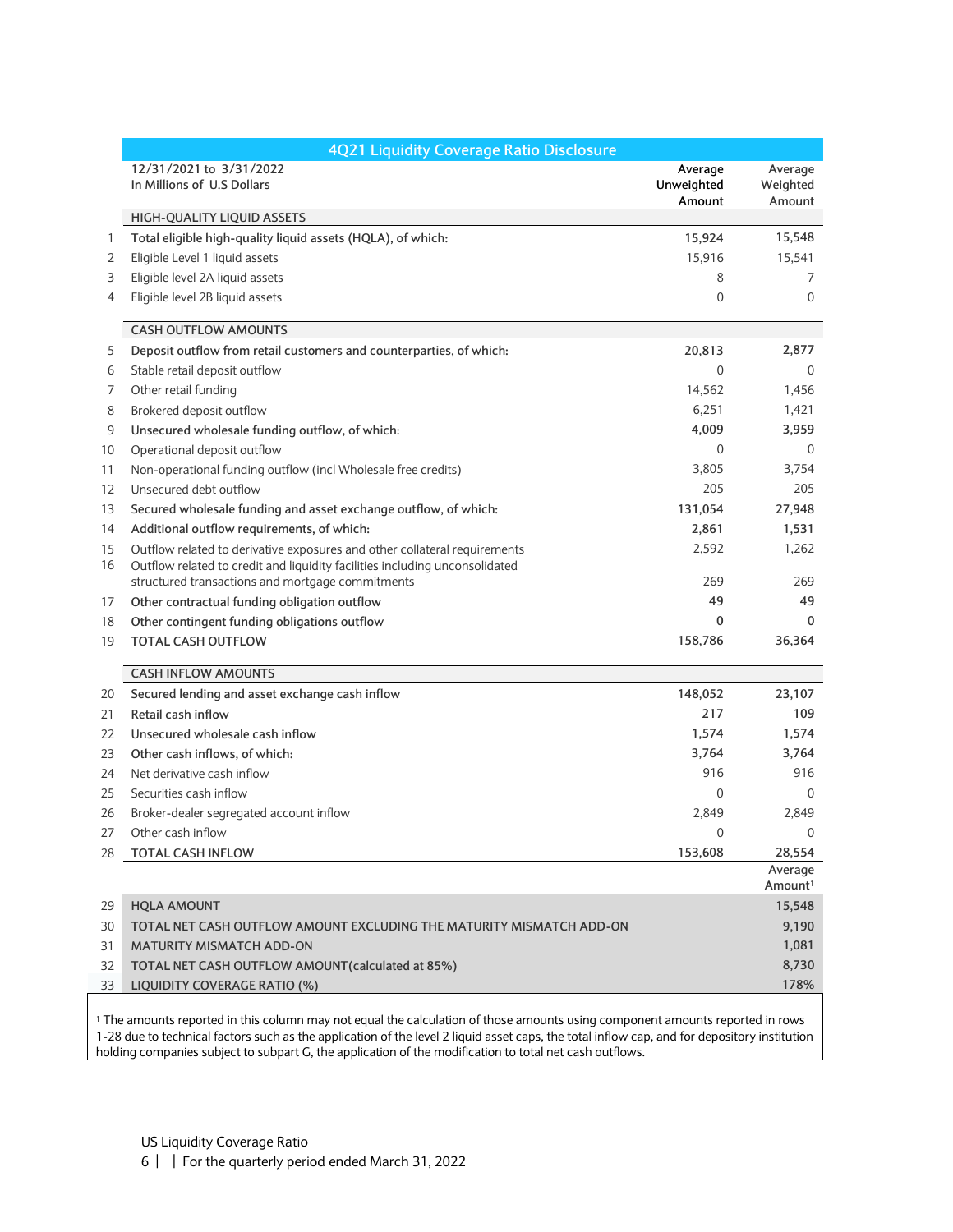Barclays IHC has consistently demonstrated a strong LCR since required to maintain a 100% minimum ratio, with a 1Q22 average of 178%. Secured financing in BCI is the primary driver of IHC's total net cash outflows. The average 1Q22 secured financing stress is 47% of the IHC's total 100% weighted net cash outflows of \$10.3bn. HQLA has averaged \$15.6bn for the quarter, well above the minimum requirement with respect to the total net cash outflows calculated at 85%. BBDE can also contribute to volatility from deposits outflow and fluctuation in reserve balances. BBDE is an IDI subsidiary of the IHC. As such, any surplus HQLA in excess of its standalone regulatory requirement cannot be transferred to non-bank affiliates and is excluded from the IHC HQLA.

<span id="page-6-0"></span>The 1Q22 average LCR of 178% decreased 22% from the 4Q21 average of 200%. This is primarily driven by a decrease in Level 1 HQLA assets exceeding the decreases in stress outflows from financing activities. The average LCR will fluctuate from period to period due to changes in HQLA and ongoing business activity.

### High Quality Liquid Assets

The IHC's average HQLA for 1Q22 is \$15.6bn, a decrease of \$1.9bn from the prior quarter average of \$17.4bn. The composition of HQLA is mainly Level 1, as it includes US Treasury holdings in the bank's liquidity pool as well as central bank reserves. The stressed and notional balances are largely equivalent since Level 1 HQLA does not receive a haircut.

| HQLA (\$millions) |                                               |                                             |
|-------------------|-----------------------------------------------|---------------------------------------------|
|                   | <b>Quarterly Average</b><br>Unweighted Amount | <b>Quarterly Average</b><br>Weighted Amount |
|                   | as of Mar. 31, 2022                           | as of Mar. 31, 2022                         |
| Level 1           | 15,916                                        | 15,541                                      |
| Level 2A          | 8                                             | 7                                           |
| Level 2B          | -                                             | -                                           |
| <b>Total HQLA</b> | 15,924                                        | 15,548                                      |

US Liquidity Coverage Ratio

7 | | For the quarterly period ended March 31, 2022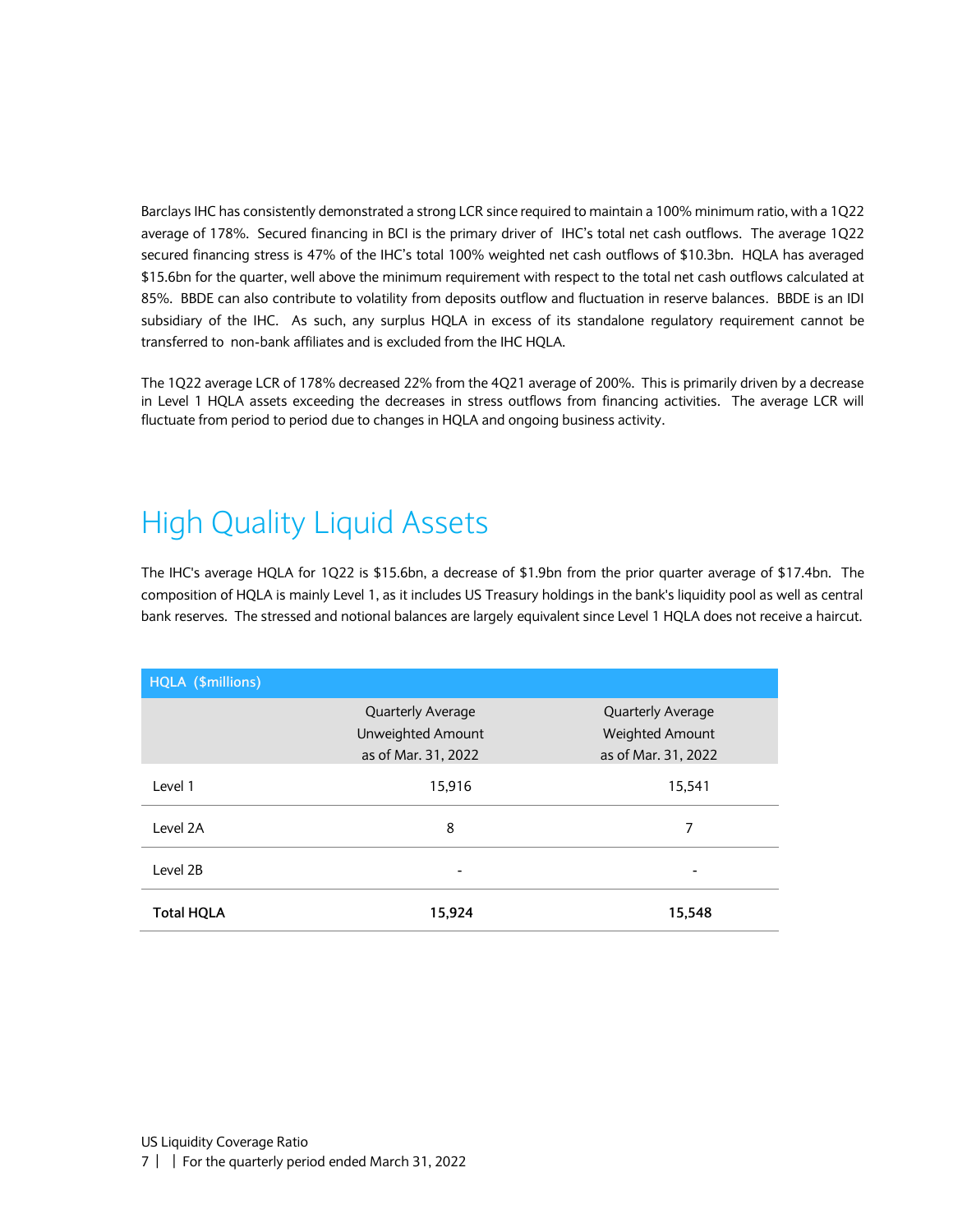### <span id="page-7-0"></span>Funding Sources

The IHC maintains a funding profile that is diversified across a range of funding types and tenors. The IHC closely manages its short and long term liquidity needs and risks in the normal course of business and under different stress scenarios. The primary sources of funding for the IHC are secured funding transactions, senior and subordinated unsecured debt, retail and brokered deposits, a credit card securitization program, and shareholders' equity. Secured funding transactions are mainly collateralized by HQLA securities. The primary usages of secured funding in the IHC are securities borrowing transactions and the funding of the firm's portfolio of investment securities.

Retail and brokered deposit products provide a stable source of funding for the IHC's credit card and consumer loan business operating in BBDE. Additional long-term funding for the bank entity is provided through a credit card securitization program.

Additional unsecured funding needs for the IHC are met through debt and equity issued to the IHC's parent, Barclays Bank PLC (BBPLC) and issuance of commercial paper by IHC's key operating subsidiary BCI. These sources are used to support the cash needs of the IHC's businesses and fund the IHC's liquidity buffer.

Potential liquidity risks associated with the IHC's sources of funding are monitored and mitigated by the IHC's HQLA liquidity buffer. These risks are managed as part of Barclays Liquidity Risk Appetite (LRA), which accounts for potential liquidity needs under a range of stress scenarios and over different time horizons.

| <b>Unsecured LCR Outflows and Inflows (\$millions)</b>                                             |                                                                             |                                                                          |
|----------------------------------------------------------------------------------------------------|-----------------------------------------------------------------------------|--------------------------------------------------------------------------|
| <b>Outflows</b>                                                                                    | <b>Quarterly Average</b><br><b>Unweighted Amount as</b><br>of Mar. 31, 2022 | <b>Quarterly Average</b><br><b>Weighted Amount as</b><br>of Mar. 31 2022 |
| Deposit outflow from retail customers and counterparties,                                          |                                                                             |                                                                          |
| of which:                                                                                          | 20,813                                                                      | 2,877                                                                    |
| Other retail funding outflow                                                                       | 14,562                                                                      | 1,456                                                                    |
| <b>Brokered deposit outflow</b>                                                                    | 6,251                                                                       | 1,421                                                                    |
| Unsecured wholesale funding outflow, of which:<br>Non-operational funding outflow (incl. Wholesale | 4,009                                                                       | 3,959                                                                    |
| free credits)                                                                                      | 3,805                                                                       | 3,754                                                                    |
| Unsecured debt outflow                                                                             | 205                                                                         | 205                                                                      |
| <b>Inflows</b>                                                                                     |                                                                             |                                                                          |
| Retail cash inflow                                                                                 | 217                                                                         | 109                                                                      |
| Unsecured wholesale cash inflow                                                                    | 1,574                                                                       | 1.574                                                                    |

US Liquidity Coverage Ratio

8 | | For the quarterly period ended March 31, 2022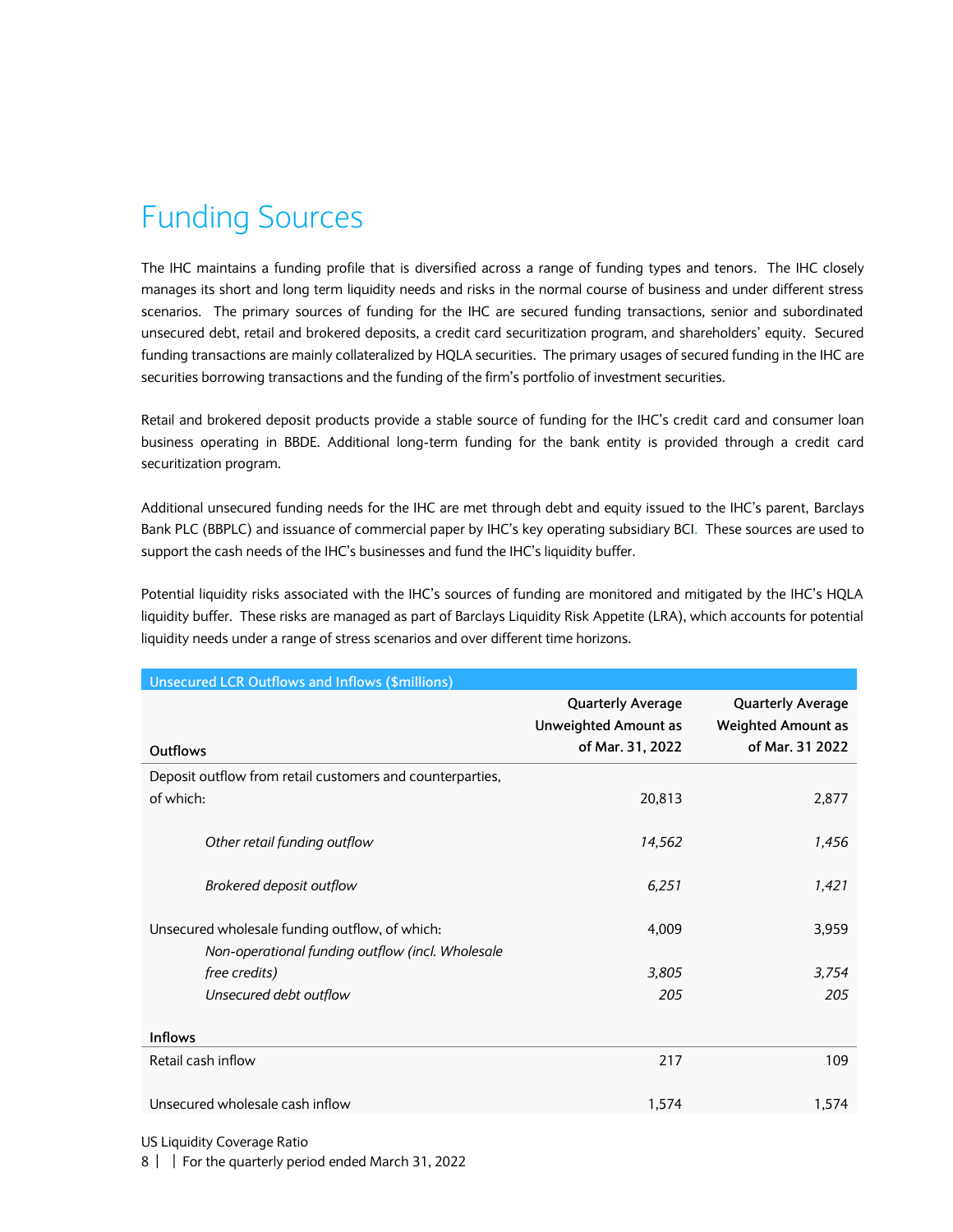#### <span id="page-8-0"></span>Derivative and Currency Exposure

The IHC has limited principal exposure to derivatives instruments, as a majority of principal derivatives are booked in entities outside of the IHC. BCI holds direct membership with multiple US clearinghouses and provides agency clearing services for OTC cleared derivatives and exchange traded derivatives, including US listed equity options. Collateral calls on BCI arise from initial and variation margin requirements calculated by the clearinghouses.

The US LCR is calculated and reported on a consolidated basis in a common currency, USD. The majority of assets and liabilities in the IHC are USD denominated, however currency exposure may arise when assets and liabilities are not matched in the same currency. When this occurs, Treasury rebalances these currencies as necessary.

#### <span id="page-8-1"></span>Liquidity Management

The efficient management of liquidity is essential to retain the confidence of the financial markets. LCR is an indicator of an entity's ability to meet liquidity needs over a 30-day period of significant liquidity stress. Barclays Treasury continuously monitors its internally developed stress tests as well as the LCR to maintain adherence to internal limits and external regulatory requirements.

Barclays' management of funding and liquidity in the US is bound by limits that support the LRA. The LRA is set by the board of Barclays in line with Barclays' Enterprise Risk Management Framework (ERMF). Treasury actively manages funding and liquidity within the limit framework, leveraging early warning indicators (EWIs), targets, and triggers to keep US-based legal entities, branches, and businesses within the established risk appetite.

The Treasury Risk function is an independent review function responsible for the governance of the liquidity risk mandate defined by the Barclays board. Barclays' comprehensive control framework for managing liquidity risk is designed to deliver the appropriate term and structure of funding consistent with the LRA.